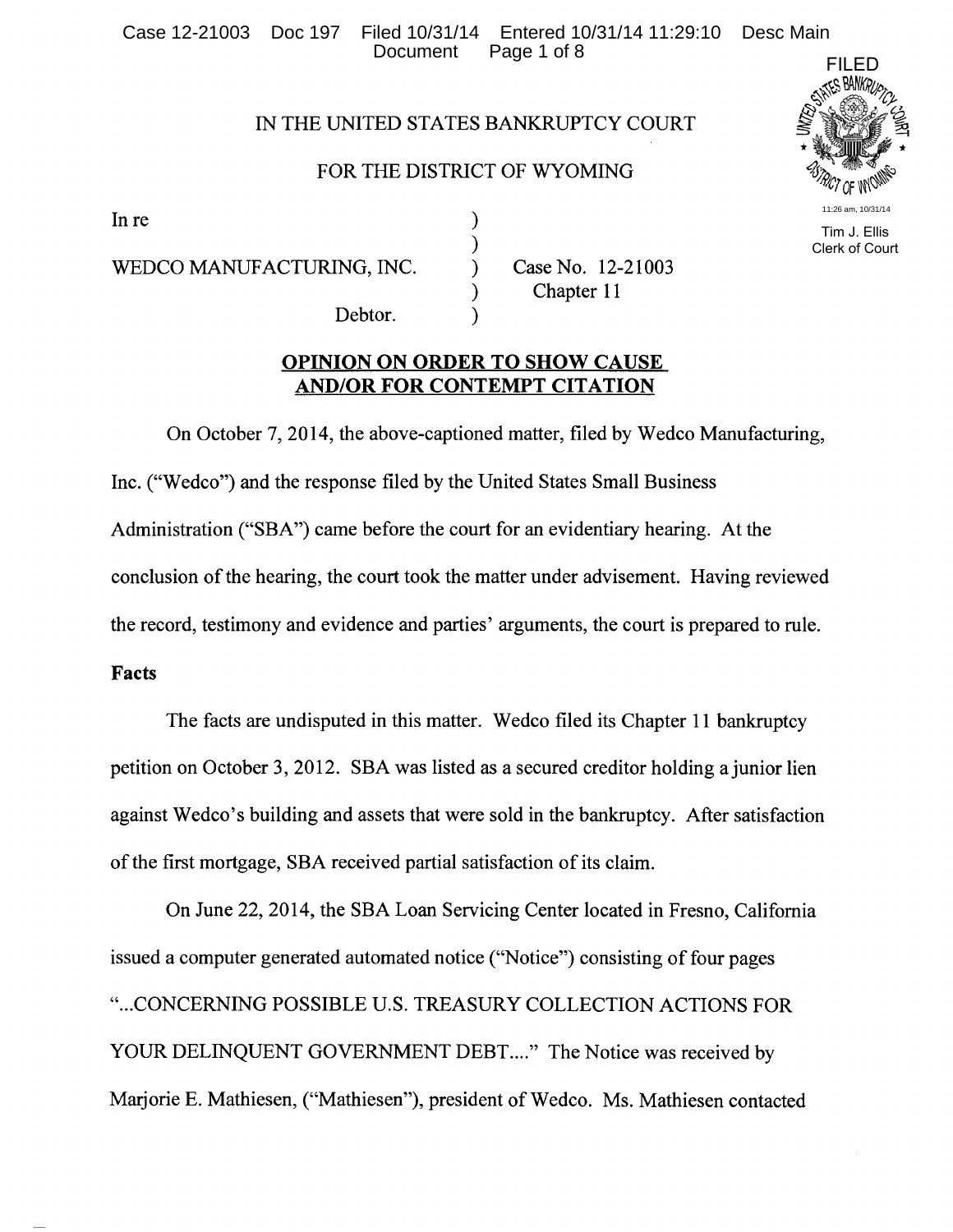#### Case 12-21003 Doc 197 Filed 10/31/14 Entered 10/31/14 11:29:10 Desc Main Page 2 of 8

Wedco's counsel who filed this motion on July 31, 2014. SBA responded by sending a letter to Wedco's counsel on September 3, 2014 and filing its Response on September 9, 2014. The contents of the letter reflected that SBA's counsel was not aware of the Notice sent to Wedco; that no collection efforts were occurring; and, that SBA was in the process of identifying and correcting the computer error that generated the Notice.

Andy Seeto ("Seeto"), loan specialist with SBA, testified that he handles loans in "liquidation status" for SBA. He is familiar with Wedco's loan and testified regarding the procedures used when SBA is notified that a party declares bankruptcy. Under the procedures, the code, "do not refer" is placed on the debtor's account within a computer program so that collection actions are stopped. The code was in place on Wedco's account. After partial satisfaction of Wedco's debt, SBA initiated collection actions against the guarantors of Wedco's loan. For an unknown reason, the Notice was generated and sent to Wedco, although the codes were properly in place. Mr. Seeto testified that SBA had four prior instances where debtors had received notice for improper collection; that he was aware that the information technology department had been made of aware of the issue; and did not know the specific dates except for the incident with Wedco.

#### **Discussion**

Wedco requests that the court hold SBA in contempt for violating the automatic stay under  $\S362(a)(6)$ , "for collect [ing]...or recover [ing] a claim against the debtor that arose before the commencement of the case" and award attorney fees and costs under §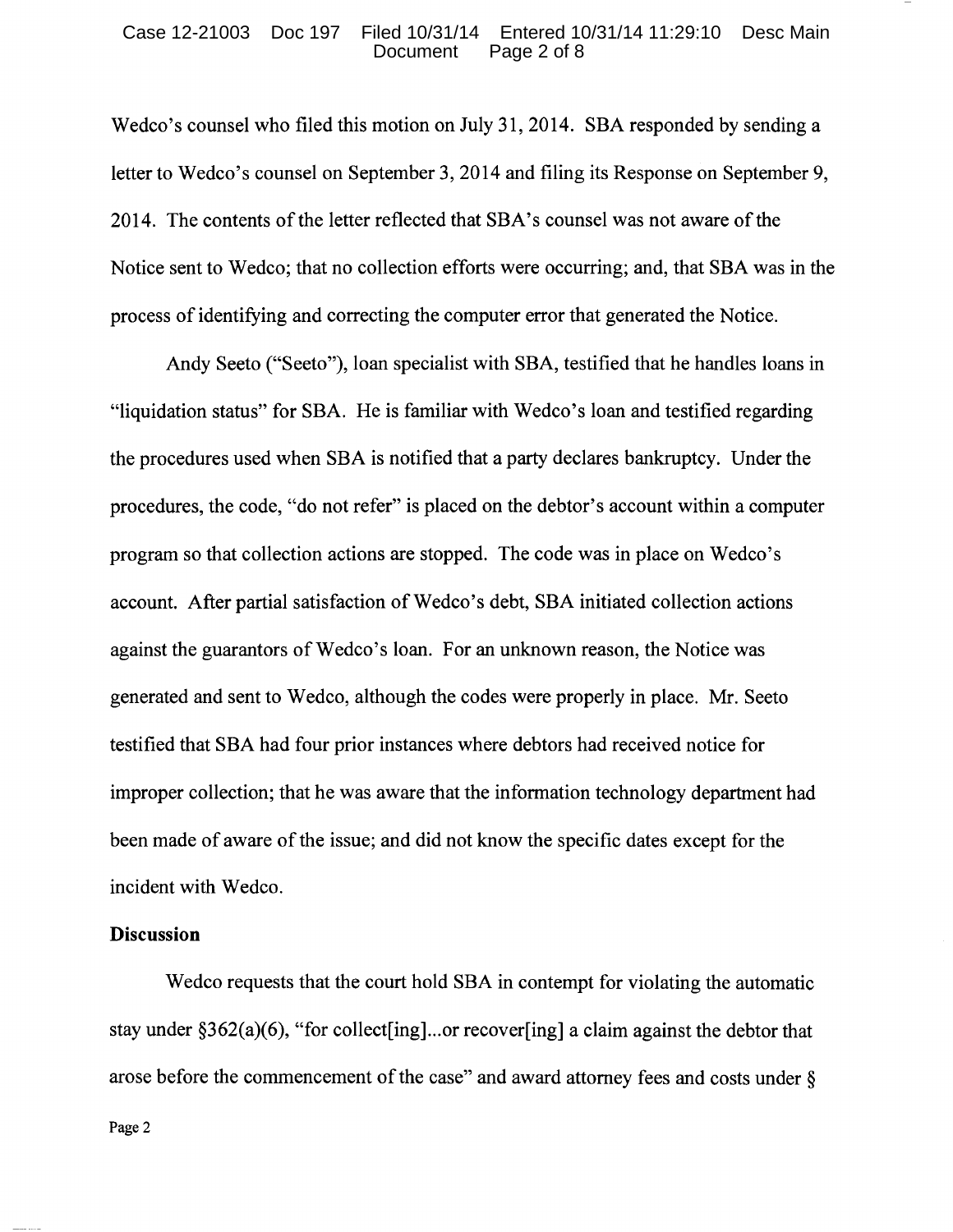$362(k)(1)$ .

SBA argues: (1) Wedco failed to properly serve SBA; (2) the Notice sent to Wedco was inadvertent due to a computer error and not willful; (3) as Wedco is a corporation, not an individual, it is not entitled to relief under  $\S 362(k)(1)$ ; (4) punitive damages are not available against SBA under  $\S$  106(a)(3); (5) SBA promptly cured the error upon receiving notice; and (6) Wedco did not incur any actual damages.

For violations of the automatic stay, the Bankruptcy Code provides, as relevant:

"An individual injured by any willful violation of a stay provided by this section shall recover actual damages, including costs and attorneys' fees, and in appropriate circumstances, may recover punitive damages."<sup>1</sup>

The debtor bears the burden of establishing the willful violation of the automatic stay by a preponderance of the evidence. Debtor must prove: (1) that the creditor knew of the automatic stay; and, (2) intended the actions that constituted the violation, but no specific intent is required.<sup>2</sup> To establish a claim under § 362(k), the debtor must establish that a violation occurred, the violation was committed willfully, and the violation caused actual damages. "Willful" refers to the deliberateness of the conduct, coupled with knowledge of the filing.<sup>3</sup>

(1) Proper service on SBA

SBA asserts that it was not properly served. Under the Federal Rules of

 $1 \text{ } 8 \text{ } 362(k)(1)$ .

<sup>&</sup>lt;sup>2</sup> In re Johnson, 501 F.3d 1163 (10<sup>th</sup> Cir. 2007).

<sup>&</sup>lt;sup>3</sup> In re Kline, 472 B.R. 93, 103 (10<sup>th</sup> Cir. BAP 2012).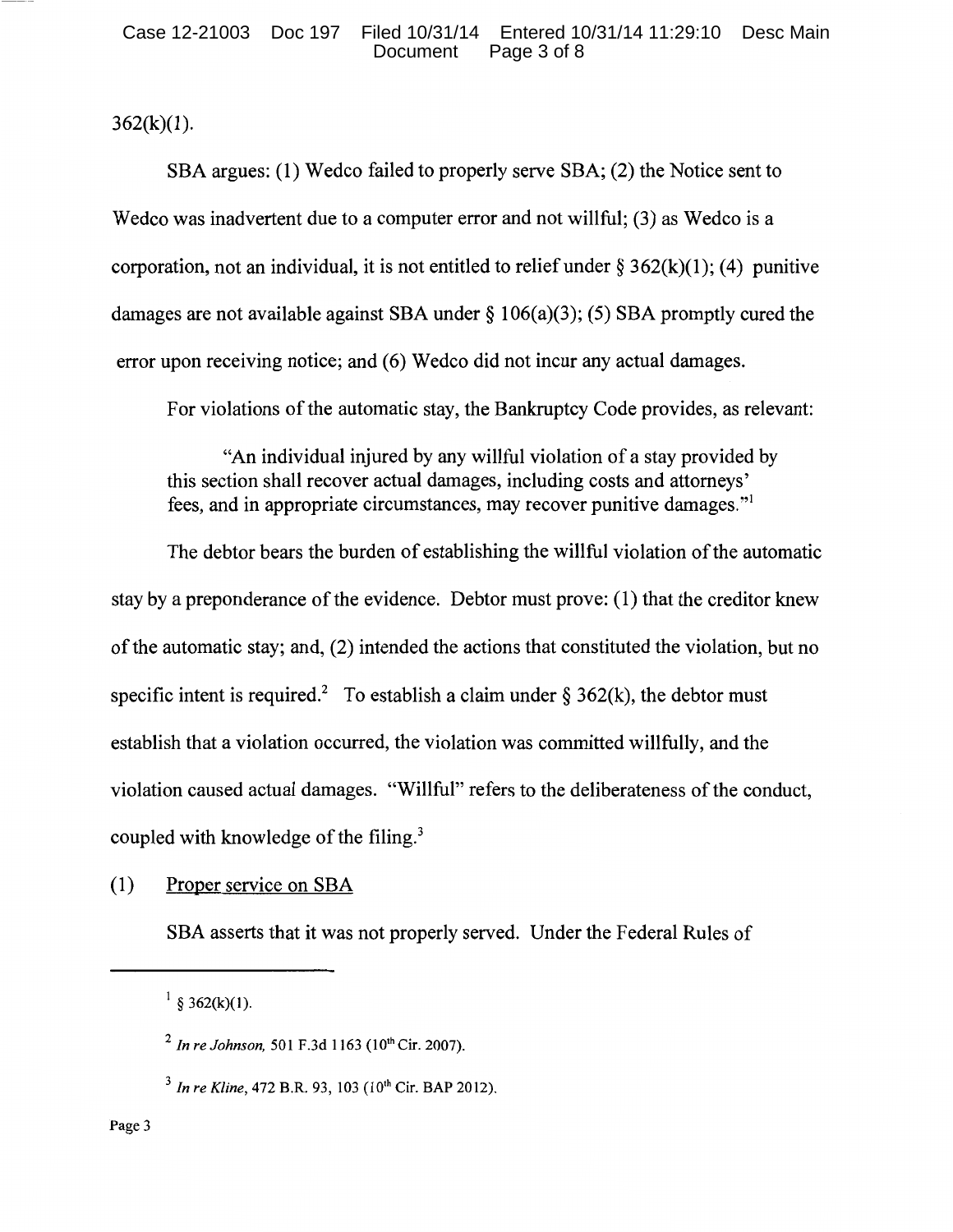Bankruptcy Procedure, a motion for an order of contempt is governed by Rule 9014 which deems such an action a contested matter. A contested matter requires a motion to be served "in the manner provided for service of a summons and complaint under Rule 7004."4 Service on the United States,

"may be made within the United States by first class mail postage prepaid ... by mailing a copy of the summons and complaint addressed to the civil process clerk at the office of the United States attorney for the district in which the action is brought and by mailing a copy of the summons and complaint to the Attorney General of the United States at Washington, District of Columbia..."

The court's review of the certificate of service for Wedco's motion reflects that the Attorney General of the United States was not served.

The Tenth Circuit explained the purpose of Federal Rule of Civil Procedure 4, (the equivalent of Rule 7004). "Personal service under Rule 4 serves two purposes: notifying a defendant of commencement of an action against him and providing a ritual that marks the court's assertion of jurisdiction over the lawsuit."

Wedco's certificate of service reflects that SBA was served a copy of the Motion in Fresno and Washington, DC. Additionally, the United States Attorney- District of Wyoming was served through its office in Cheyenne. SBA had actual knowledge of the motion as evidenced by the letter it sent to Wedco on September 3, 2014 and the response filed on September 9, 2014. As for this court's jurisdiction over SBA, SBA filed a claim in this case on February 5, 2013 submitting itself to the jurisdiction of the Bankruptcy Court. Under these circumstances, the court considers Wedco's failure to

<sup>4</sup> Fed. R. Bankr. P. 9014(b)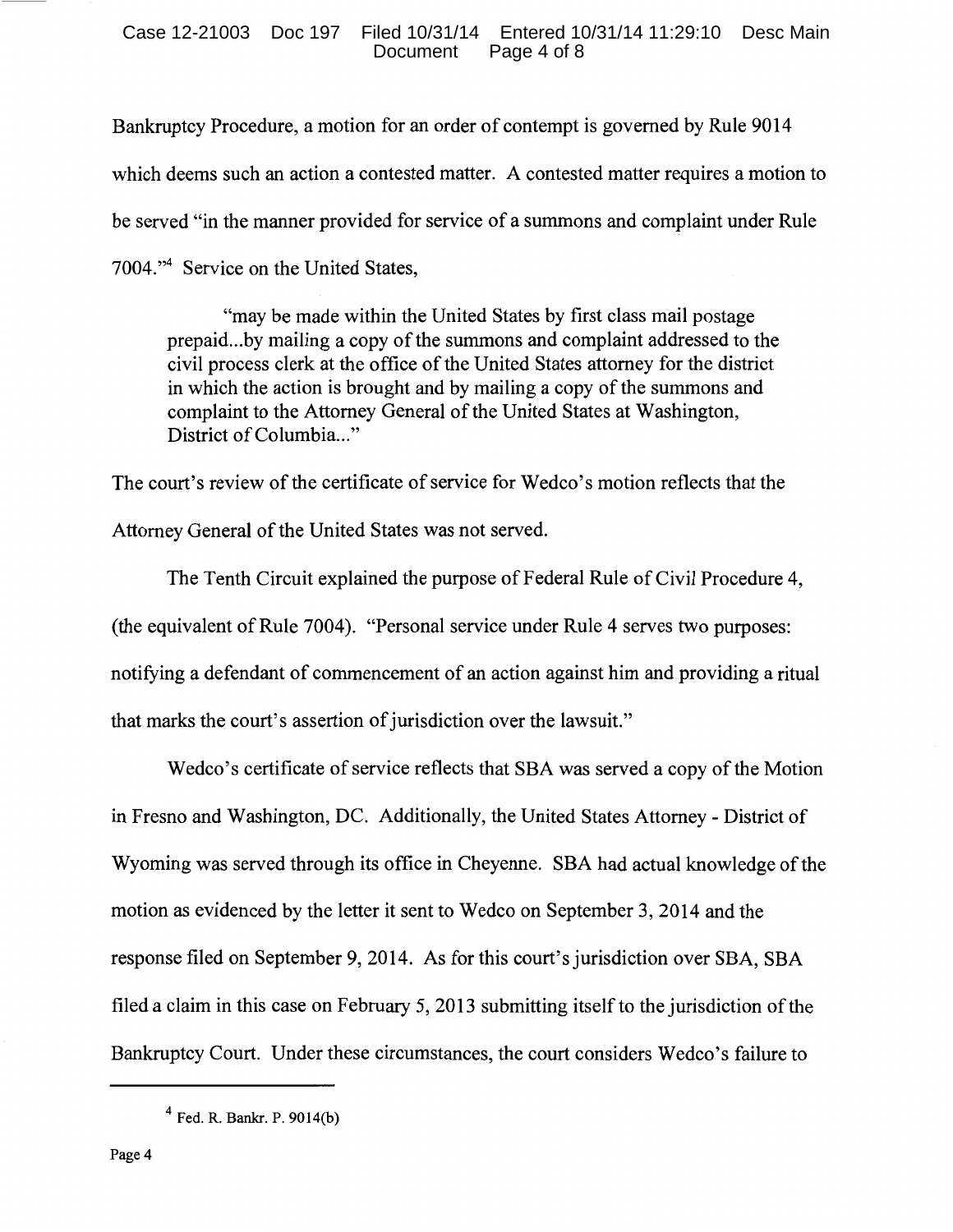serve the Attorney General of the United States as harmless error.

### (2) Was the stay violation willful.

It is uncontroverted that SBA knew Wedco filed for bankruptcy protection. The issue is whether SBA's act of mailing the collection notice to Wedco willful. As stated, SBA asserts that mailing of the notice was inadvertent and due to a computer error.

The Tenth Circuit Court of Appeals provided a comprehensive definition of "willful" as applicable to  $\S 362$ .<sup>5</sup> A "willful" violation occurs if the creditor knew of the automatic stay and intended the action that constituted the violation.6

SBA asserts a defense that the notice was generated due to a computer error and inadvertently mailed. The court did not find any case law within the Tenth Circuit involving the "computer error" defense to a willful violation of the automatic stay. The cases that the court reviewed all held that it is not an excuse that a creditor is betrayed by its computer. "A creditor's "internal disorder does not excuse it from violating the automatic stay."7 Stay violations attributable to a computer are not "inadvertent...acts taken without knowledge of the existence of the stay."<sup>8</sup> "We perceive no difference as a practical matter between a computer program that does not perform tasks accurately and

<sup>5</sup>*In re Johnson,* 501 F.3d 1163 (2007).

<sup>6</sup>*In re Kline,* 472 B.R. 93, 103 (lOth Cir. BAP 2012).

<sup>7</sup>*In re Campion,* 294 B.R. 313 (9th Cir. BAP 2003) citing *Eskanos* & *Adler,* 309 F.3d. 1215 (The computer tale is one of internal disorder.).

<sup>&</sup>lt;sup>8</sup> Campion citing, Franchise Tax Bd. v. Roberts (In re Roberts), 175 B.R. 339 (9<sup>th</sup> Cir. BAP 1994).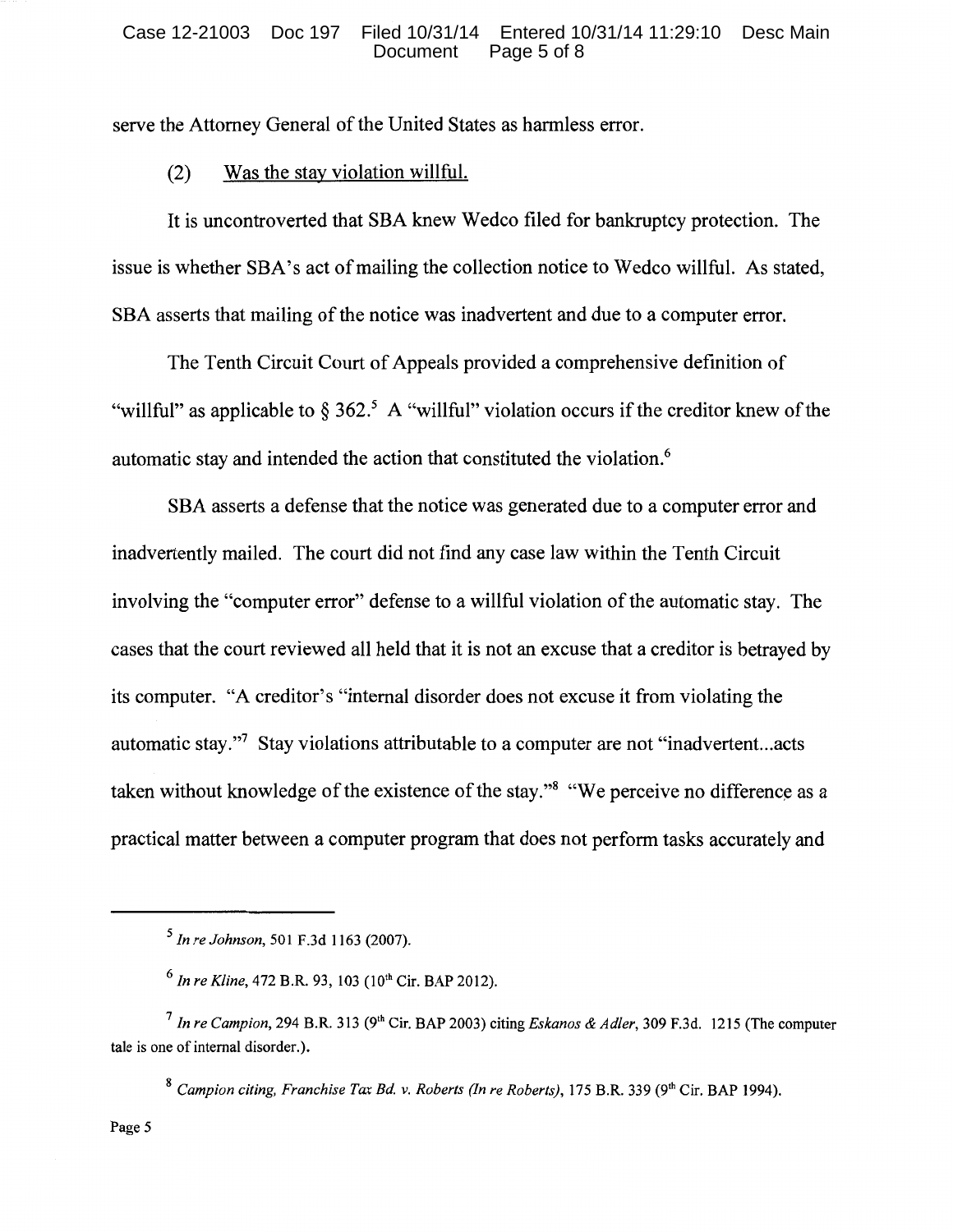a clerical employee who does not perform tasks accurately. In either event, the employer bears the risk of the consequences." 9 "The 'computer did it' defense is not viable" as a defense to a willful violation of the automatic stay.<sup>10</sup> The court does not adopt SBA's argument that the stay violation was not willful due to a computer error. SBA is responsible for the accuracy of the documents its computers generate and mail. SBA willfully violated the automatic stay.

# (3) Application of  $\S 362(k)(1)$  to determine damages.

The Tenth Circuit Court of Appeals has not addressed the availability of damages

to a debtor-corporation. However, the United States Bankruptcy Panel for the Tenth

Circuit ("BAP") and several bankruptcy courts within the district have. Each BAP case

states:

"The United States Bankruptcy Appellate Panel for the Tenth Circuit agrees with the reasoning of the majority of courts which have held that a corporation is not an "individual" under former 11 U.S.C. § 362(h) [now U.S.C.  $362(k)(1)$ ]. As noted by courts adopting the majority view, the Bankruptcy Code uses the term 'individual' in a manner distinct from a 'person' or a 'corporation.'<sup>11</sup> For example, the Code defines 'person' to include 'individuals, partnerships, and corporations'. In addition, 'corporation' is defined to include an 'association having a power or privilege that a private corporation, but not an individual or partnership, possesses. 12 In defining 'person,' Congress used the word 'individual' to distinguish natural persons from corporations and partnerships. Other

 $^{11}$  § 101(41).

 $12 \text{ }$  § 101(9)(A)(i).

<sup>9</sup>*Campion* at 317.

<sup>&</sup>lt;sup>10</sup> In re Rijos, 263 B.R. 382 (1<sup>st</sup> Cir. BAP 2001).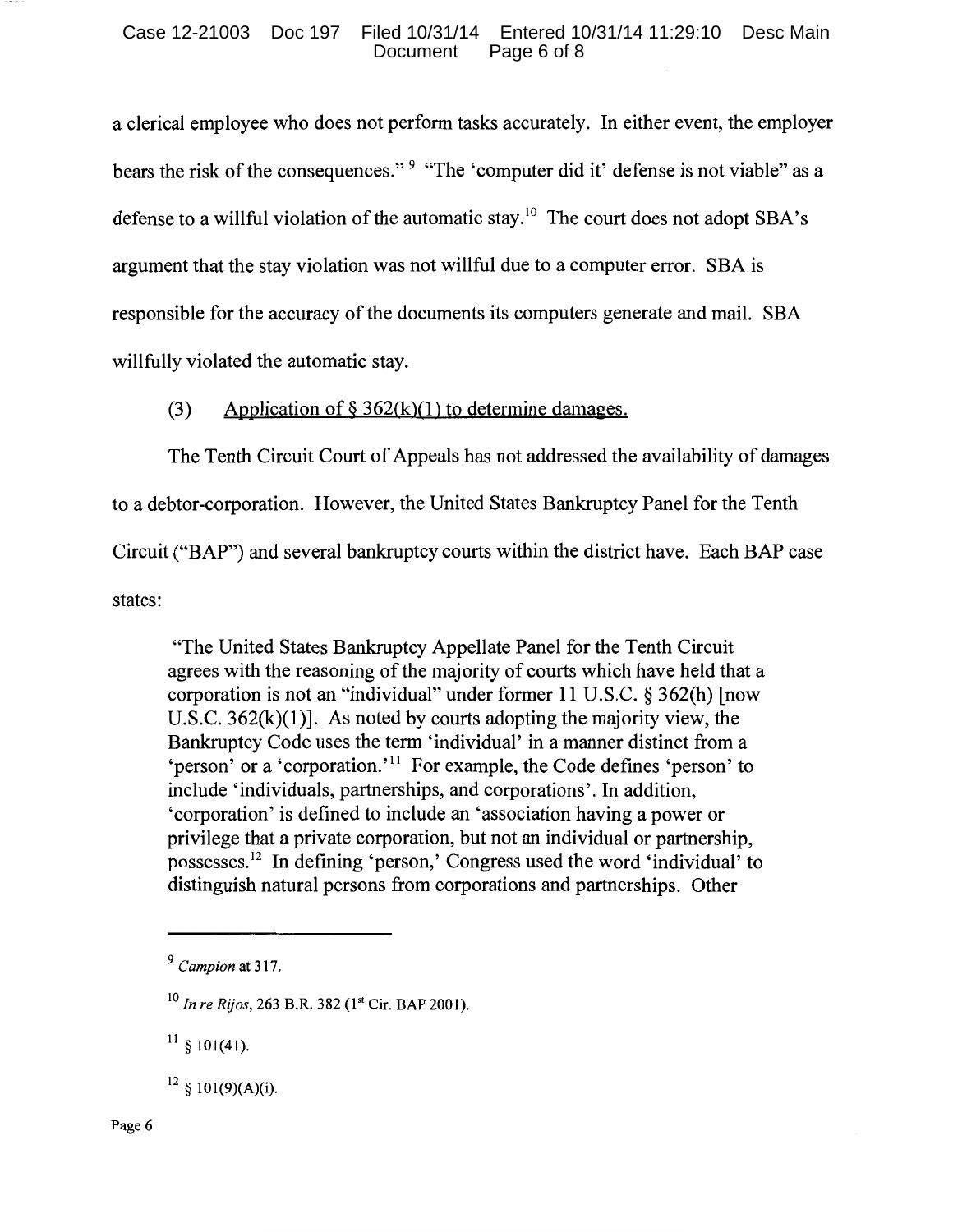sections of the Bankruptcy Code either make the same distinction or use the word 'individual' in such a way that it is only intended meaning could be a natural person. This plain reading of  $\S$  362(h) does not prevent business entities from seeking other bankruptcy remedies for stay violation.<sup>13</sup>

This court agrees and adopts the majority view. The debtor in this case, Wedco, is

not a natural person, but a corporation and is not entitled to a damage award under

# $§ 362(k)(1).$

In considering damages for a stay violation for a non-individual debtor, the court

considers the following:

"The Tenth Circuit acknowledged a bankruptcy court's civil contempt power under  $\S 105(a)$ . This power includes the ability to award monetary relief for automatic stay violations to the extent such awards are "necessary or appropriate" to carry out the provisions of the Bankruptcy Code. Bankruptcy courts frequently invoke§ 105(a) powers to award damages in situations involving non-individual debtors which are not covered by § 363(h) [now § 362(k)(1)]. As with § 362 (h), courts considering sanctions for stay violations under  $\S 105(a)$  usually require that the violation be "willful." Even if a willful violation is shown, however, the award of damages under  $\S 105$  is discretionary."<sup>14</sup>

This court shall consider damages under§ 105 for SBA's willful violation of the

automatic stay, as Wedco is a non-individual debtor.

# (4) Punitive damages are not available against SBA under  $\S$  106(a)(3)

<sup>13</sup>*Rushton v. Bank of Utah (In re* C. *W. Mining Co.)* and *Rafter Seven Ranches L.P. WNL Invs., L.L.C., supra.* 

<sup>14</sup>*In re Rafter Seven Ranches L.P.* and *Rushton v. Bank of Utah (In re* C. *W. Mining Co.)* citing: *In re Skinner, 917 F.2d 444, 447 (10<sup>th</sup> Cir. 1990); Maritime Asbestosis Legal Clinic v. LTV Steel Co., Inc. (In re Chateaugay Corp.),* 920 F.2d 183, 187 (2d Cir. 1990), *In re Dyer,* 322 F.3d 1178 (9th Cir. 2004)